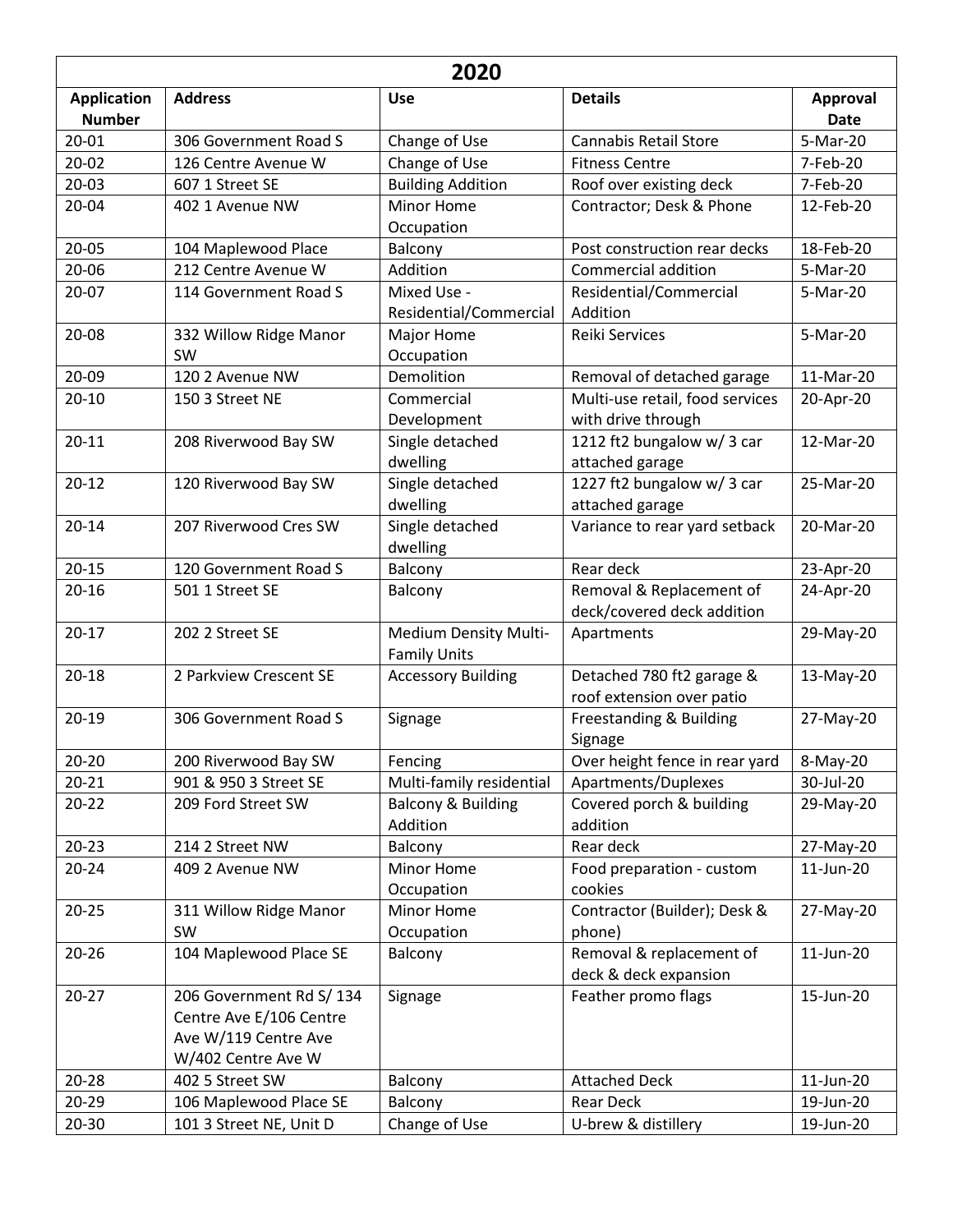| $20 - 31$ | 178 Riverwood Crescent SW | Single Detached           | 1328 ft2 bungalow w/2 car     | 9-Jul-20  |
|-----------|---------------------------|---------------------------|-------------------------------|-----------|
|           |                           | Housing                   | attached garage               |           |
| $20 - 32$ | 12 Parkview Crescent SE   | <b>Accessory Building</b> | Remove existing garage, build | 7-Aug-20  |
|           |                           |                           | new double detached garage    |           |
|           |                           |                           | & retaining wall              |           |
| $20 - 33$ | 157 Ridgestone Lane SW    | Balcony                   | Covered deck                  | 14-Jul-20 |
| 20-34     | 340 Willow Ridge Manor    | <b>Accessory Building</b> | Rear detached garage w/       | 7-Aug-20  |
|           | <b>SW</b>                 |                           | height & setback variance     |           |
| $20 - 35$ | 947 3 Street SW           | Balcony                   | Existing covered deck w/ side | 7-Aug-20  |
|           |                           |                           | yard variance                 |           |
| 20-36     | 133 Willow Ridge Manor    | <b>Accessory Building</b> | Rear detached garage          | 4-Aug-20  |
|           | SW                        |                           |                               |           |
| 20-37     | 208 3 Street NW           | <b>Building</b>           | Post construction deck &      | 10-Aug-20 |
|           |                           | Addition/Balcony          | residential addition          |           |
| 20-38     | 139 Riverwood Crescent SW | Minor Home                | Electrical contractor; desk & | 13-Aug-20 |
|           |                           | Occupation                | phone                         |           |
| 20-39     | 167 Riverwood Crescent SW | Single Detached           | 1218 ft2 bungalow w/          | 17-Aug-20 |
|           |                           | <b>Dwelling</b>           | attached 2 car garage         |           |
| 20-40     | 134 Riverwood Crescent SW | Single Detached           | 1217 ft2 bungalow w/          | 17-Aug-20 |
|           |                           | Dwelling                  | attached 2 car garage         |           |
| $20 - 41$ | 144 Riverwood Bay SW      | Single Detached           | 1227 ft2 bungalow w/          | 19-Aug-20 |
|           |                           | <b>Dwelling</b>           | attached 3 car garage         |           |
| $20 - 42$ | 100 3 Street NE           | Signage                   | 3 digital freestanding drive- | 20-Aug-20 |
|           |                           |                           | thru signs                    |           |
| $20 - 43$ | 104 1 Avenue NE           | Balcony                   | Covered deck                  | 31-Aug-20 |
| $20 - 45$ | 310 1 Street SE           | Minor Home                | Taxi & Courier Service        | 17-Sep-20 |
|           |                           | Occupation                |                               |           |
| 20-46     | 424 1 Street SW           | Balcony                   | <b>Rear Deck</b>              | 2-Oct-20  |
| $20 - 47$ | 42 Riverwood Place SW     | Single Detached           | 1163 ft2 bungalow w/          | 14-Oct-20 |
|           |                           | Dwelling                  | attached 3 car garage         |           |
| $20 - 48$ | 203 Riverwood Cres SW     | Single Detached           | 1590 ft2 2 storey w/ 3 car    | 14-Oct-20 |
|           |                           | <b>Dwelling</b>           | garage                        |           |
| 20-49     | 304 3 Street SW           | Minor Home                | Electrical contractor; desk & | 13-Oct-20 |
|           |                           | Occupation                | phone                         |           |
| 20-50     | 199 Riverwood Crescent SW | Single Detached           | 1363 ft2 bungalow w/          | 21-Oct-20 |
|           |                           | <b>Dwelling</b>           | attached 2 car garage         |           |
| $20 - 51$ | 132 Riverwood Bay SW      | Single Detached           | 1225 ft2 bungalow w/          | 21-Oct-20 |
|           |                           | <b>Dwelling</b>           | attached 3 car garage         |           |
| $20 - 52$ | 114 Government Road S     | Change of Us              | <b>Retail Sales</b>           | 2-Nov-20  |
|           | (North Unit)              |                           |                               |           |
| 20-53     | 146 Riverwood Crescent SW | Single Detached           | 1354 ft2 bungalow w/          | 5-Nov-20  |
|           |                           | Dwelling                  | attached 3 car garage &       |           |
|           |                           |                           | basement suite                |           |
| 20-54     | 224 Riverwood Bay SW      | Single Detached           | 1240 ft2 bungalow w/          | 4-Nov-20  |
|           |                           | Dwelling                  | attached 3 car garage         |           |
| 20-55     | 10 Riverwood Place SW     | Single Detached           | 1253 ft2 bungalow w/          | 16-Nov-20 |
|           |                           | <b>Dwelling</b>           | attached 2 car garage & rear  |           |
|           |                           |                           | deck                          |           |
| 20-56     | 50 Riverwood Place SW     | Single Detached           | 2923 ft2 2 storey w/ attached | 16-Nov-20 |
|           |                           | Dwelling                  | 3 car garage with variance to |           |
|           |                           |                           | rear yard setback             |           |